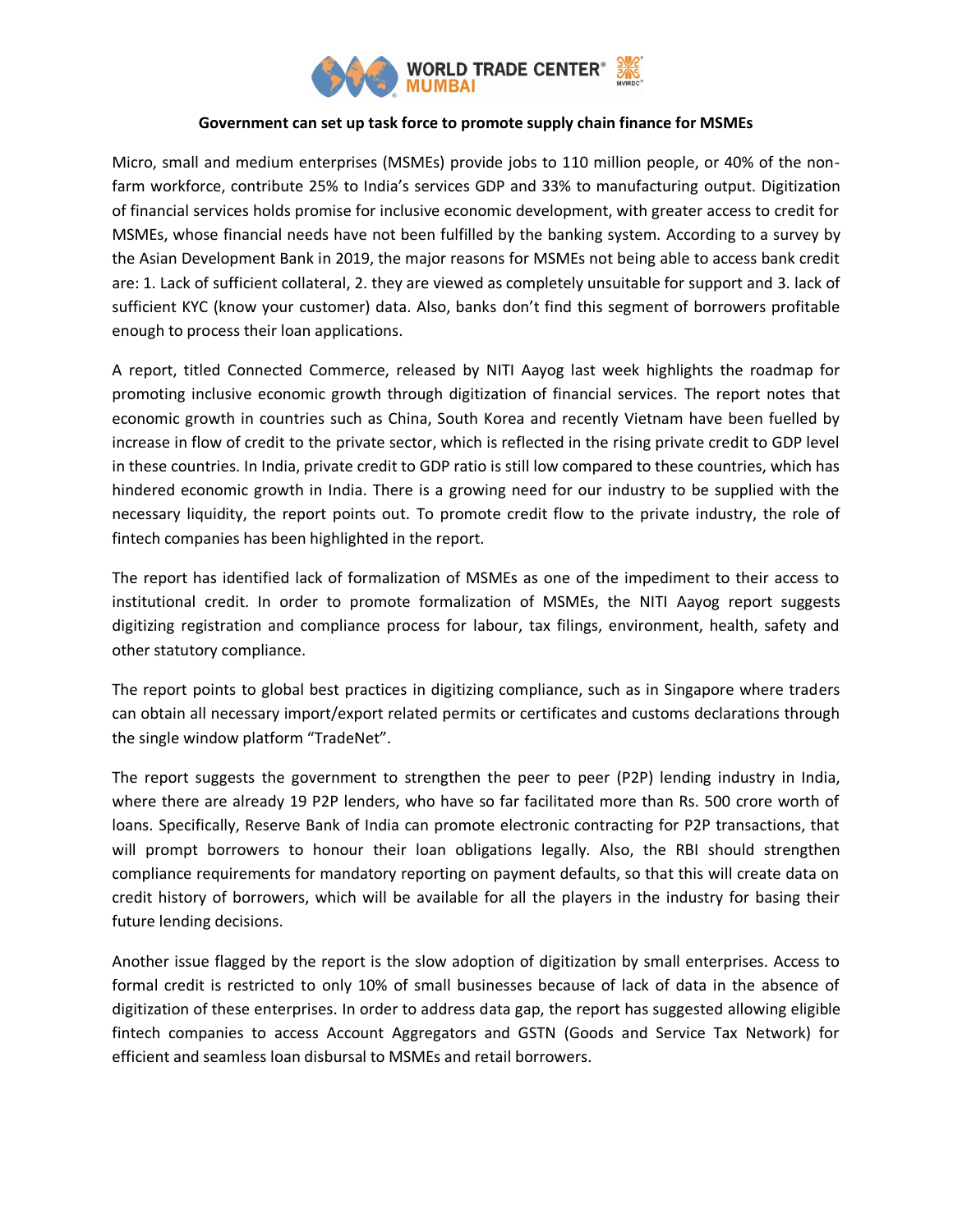

Supply chain finance is one of the ways to fulfill the credit needs of MSMEs. The report identifies two main reasons for the slow adoption of supply chain finance, namely, difficulty in onboarding MSMEs digitally, and getting buyers to accept receipts on a digital portal for supply chain finance.

The report suggests the government to set up a task force for promoting supply chain finance. This task force should examine innovative ways of MSME financing by using non-traditional data to determine credit histories of borrowers and models for providing early stage financing. The task force should also lay out roadmap for transition to rating-based models for data-driven credit risk assessments and propose other measures to promote supply chain finance.

## **Addressing last mile gap in digital financial inclusion**

Although the report notes progress in digital financial inclusion in rural areas through the opening of Jan Dhan bank accounts and direct cash transfer to the bank account of government scheme beneficiaries, the report points to gaps at the last mile. The break in the digital financial flow comes at the last mile where account holders have to withdraw cash or write physical checks for their end use, the report points out.

To address this last mile gap, India needs to create a strong acceptance infrastructure to ensure that merchants are able to accept digital payments and support the transition from cash to digital payments. In this regard, the report calls for acceptance infrastructure that accepts and support customer payments made through mobile phones, cards, bank accounts, and comprise dedicated point of sale (PoS) devices, mobile PoS apps, and QR-code systems, among others.

One of the recommendations made by this report is to encourage non-banks to build acceptance infrastructure, allow payment schemes to induct non-banks as associate members, and thereby become active members of the acceptance ecosystem.

## **Notifications**

**PIB**

Startup develops affordable test kits for COVID 19 diagnosis

[https://pib.gov.in/PressReleseDetail.aspx?PRID=1718810](https://pib.gov.in/PressReleseDetail.aspx?PRID=1718810/)

India discusses measures to enhance Covid vaccine production with USTR

<https://pib.gov.in/PressReleseDetail.aspx?PRID=1718694>

Merchandise export grows 17% in April 2021 compared to April 2019